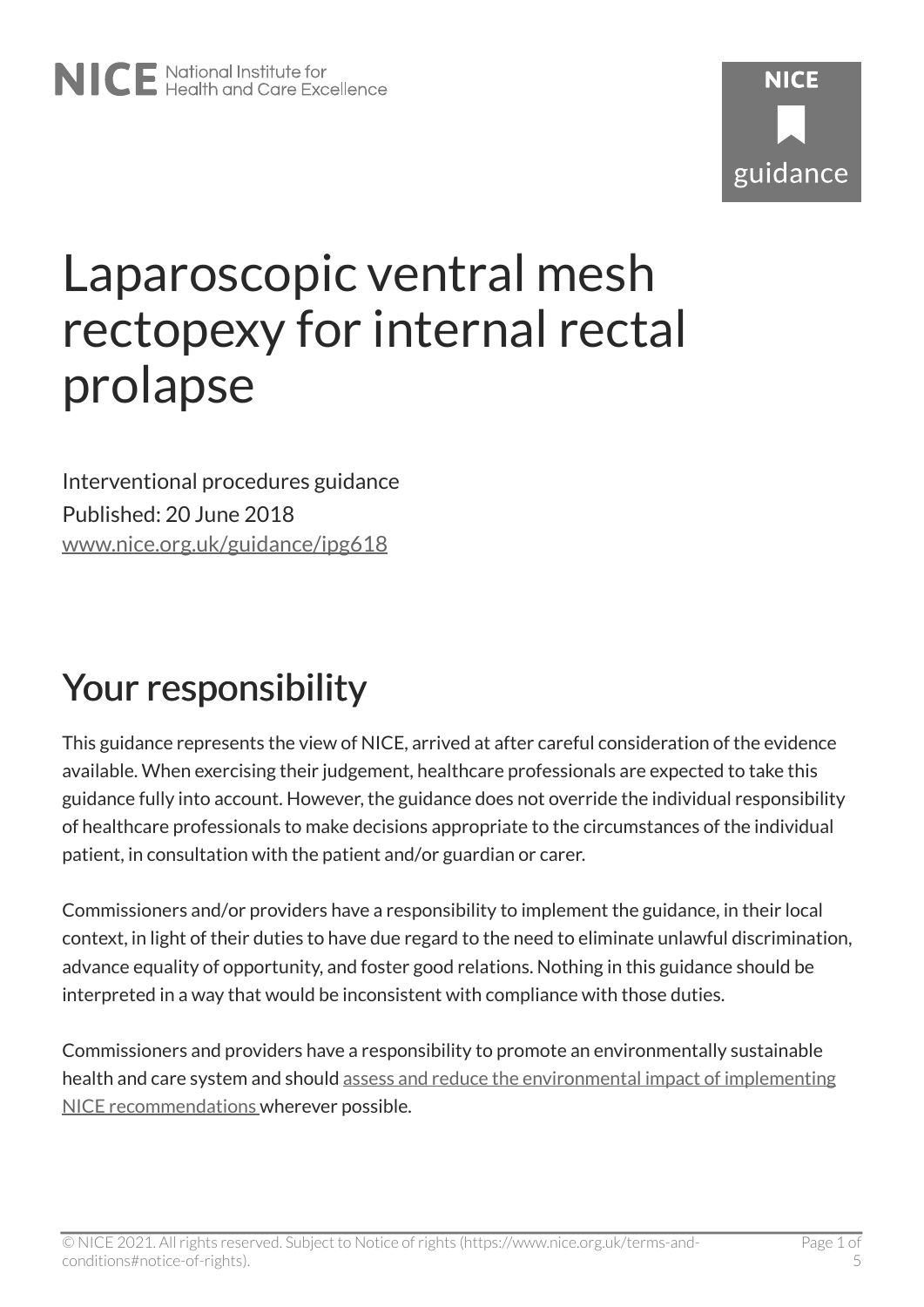### 1 Recommendations

- 1.1 Current evidence on the safety of laparoscopic ventral mesh rectopexy for internal rectal prolapse shows there are well-recognised, serious but infrequent complications. The evidence on efficacy and safety is limited in quality. Therefore, this procedure should only be used with special arrangements for clinical governance, consent and audit or research. Find out [what special](https://www.nice.org.uk/about/what-we-do/our-programmes/nice-guidance/interventional-procedures-guidance/recommendations)  [arrangements mean on the NICE interventional procedures guidance page](https://www.nice.org.uk/about/what-we-do/our-programmes/nice-guidance/interventional-procedures-guidance/recommendations).
- 1.2 Clinicians wishing to do laparoscopic ventral mesh rectopexy for internal rectal prolapse should:
	- Inform the clinical governance leads in their NHS trusts.
	- Ensure that patients understand the uncertainty about the procedure's efficacy and safety and that there are different types of mesh available, which may have different efficacies and complications. Patients should be provided with clear written information. In addition, the use of [NICE's information for the public on laparoscopic](http://www.nice.org.uk/guidance/IPG618/InformationForPublic) [ventral mesh rectopexy](http://www.nice.org.uk/guidance/IPG618/InformationForPublic) is recommended.
- 1.3 Patient selection should be done by a pelvic floor multidisciplinary team. This should typically include a surgeon, an urogynaecologist, a radiologist, a nurse specialist, a physiotherapist, a pelvic floor physiologist and, when appropriate, a gastroenterologist.
- 1.4 This procedure should only be done by surgeons who are trained and experienced in laparoscopic pelvic floor surgery, who have done their initial procedures with an experienced mentor.
- 1.5 Clinicians should enter details about all patients having laparoscopic ventral mesh rectopexy for internal rectal prolapse onto an appropriate registry (for example, the British Pelvic Floor Society database). The results of the registry should be published.
- 1.6 Clinicians are encouraged to collect data on patient selection, patient-reported outcomes, mesh-related complications, the type of mesh used, the attachment method and long-term follow-up. NICE may update the guidance on publication of further evidence.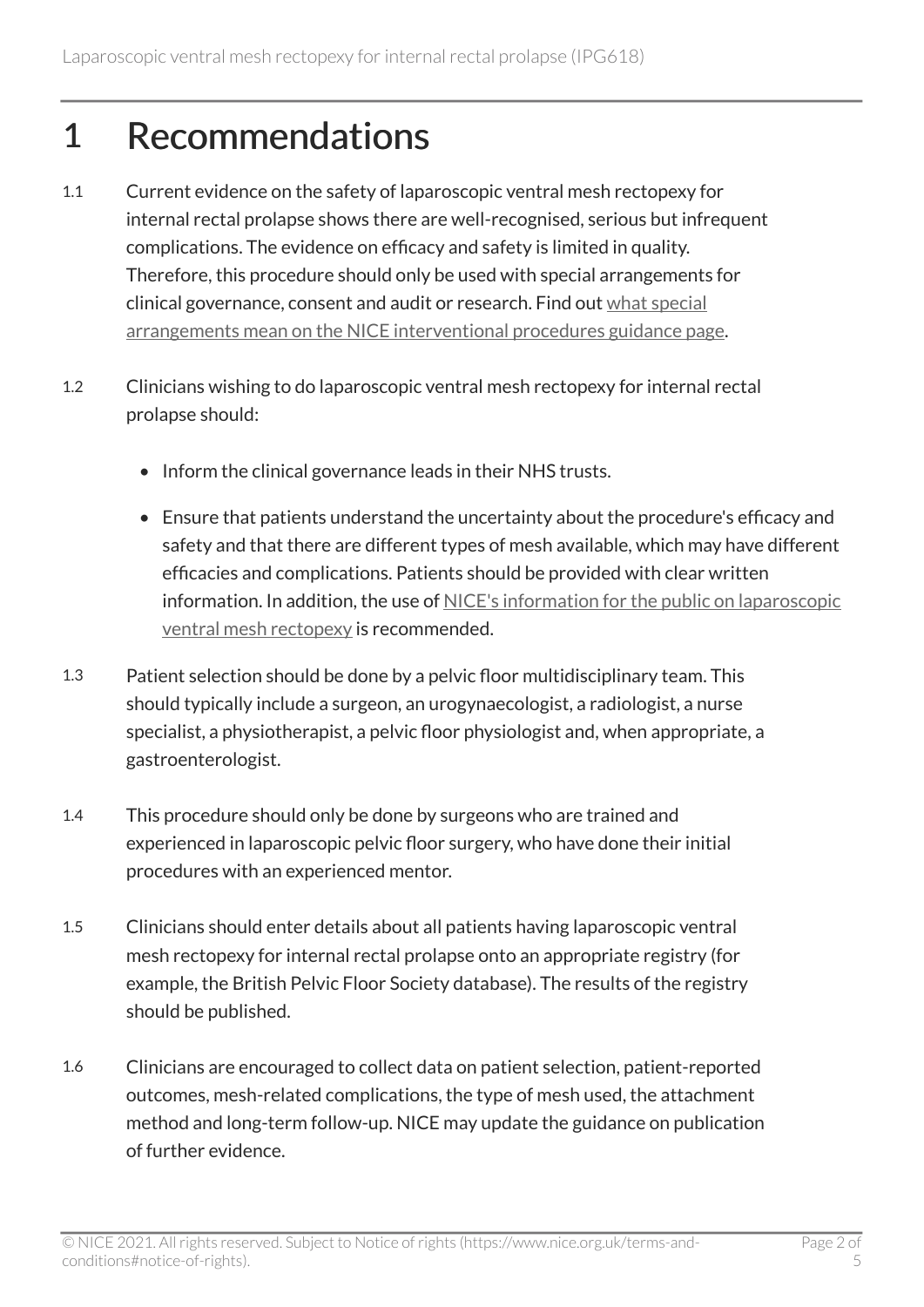1.7 All adverse events involving the medical devices (including the mesh) used in this procedure should be reported to the [Medicines and Healthcare products](https://www.gov.uk/government/organisations/medicines-and-healthcare-products-regulatory-agency) [Regulatory Agency.](https://www.gov.uk/government/organisations/medicines-and-healthcare-products-regulatory-agency)

## 2 The condition, current treatments and procedure

#### The condition

2.1 Internal rectal prolapse is when the lowest part of the bowel (rectum) telescopes on itself. It is more common in women who have had children but also happens in nulliparous women and in men. Factors related to the development of the condition are age, childbirth, constipation and straining. It may be associated with prolapse of other pelvic organs and some people may have a predisposition because of abnormalities in collagen. It is not life threatening but it can be a distressing and demoralising condition, with negative effects on quality of life. Symptoms include discomfort, pain, constipation, difficult evacuation (obstructed defaecation syndrome), faecal incontinence and discharge of mucus or blood. In women it can be associated with vaginal bulge (rectocele), painful intercourse, lower back pain, urinary dysfunction, and vaginal prolapse and enterocele.

#### Current treatments

2.2 Conservative treatment of internal rectal prolapse may include pelvic floor exercises and advice to improve defaecatory habits, reduce constipation and improve incontinence. These are often termed biofeedback or pelvic floor re-training. Surgical treatment of internal rectal prolapse is classified into perineal (Delorme's operation) and abdominal procedures. Open abdominal surgery and laparoscopic procedures, with or without robotic assistance, use mesh or direct suturing and may involve resection of the sigmoid colon.

#### The procedure

2.3 Laparoscopic ventral mesh rectopexy (LVMR) is done under general anaesthesia using keyhole surgery, in which 3 to 4 small incisions are made in the abdomen. The peritoneum over the rectum is dissected, exposing the muscle coat which is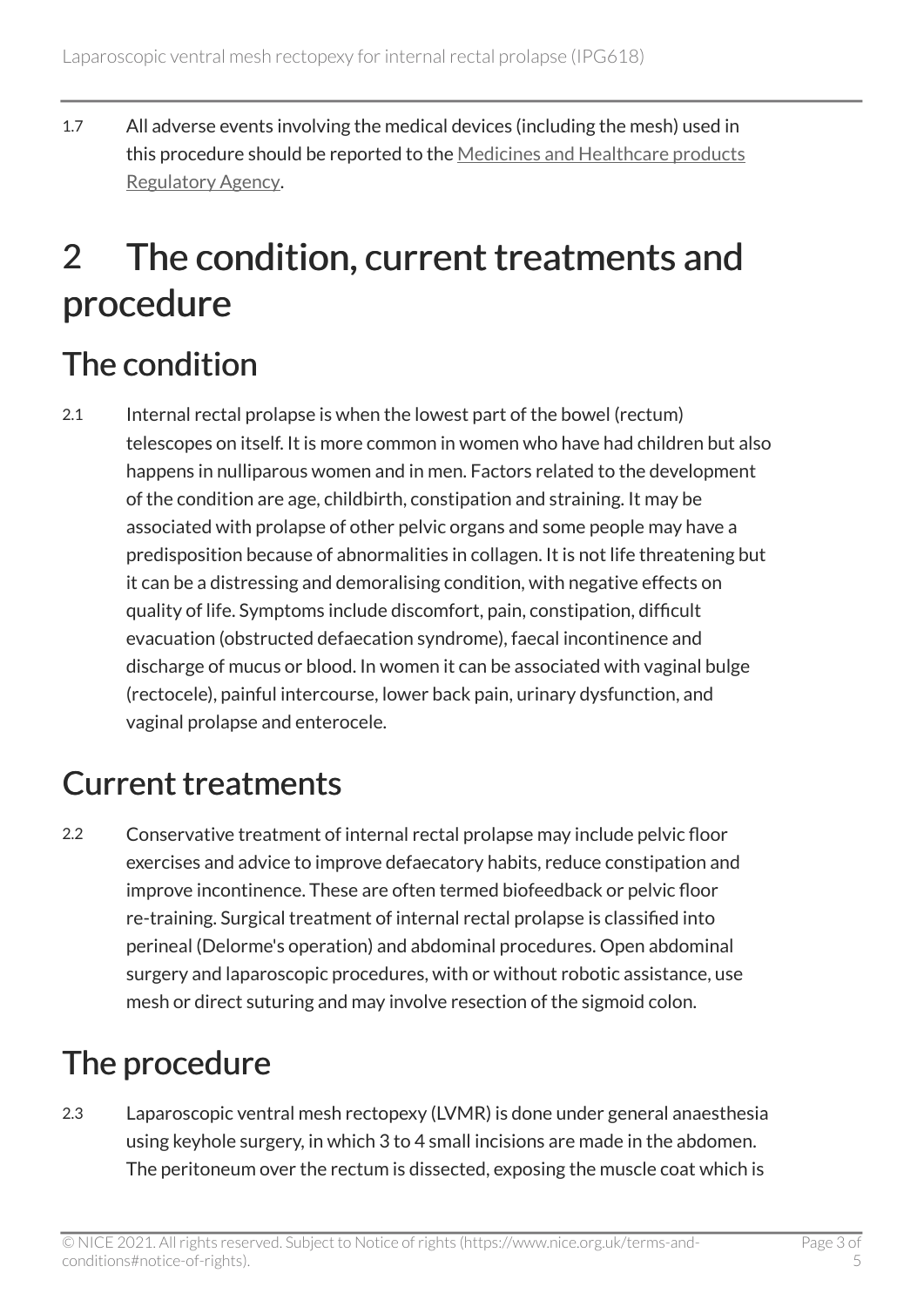mobilised into the rectovaginal septum in females and the level of the seminal vesicles in males. The mesh is secured to the rectum anteriorly, as low as possible in the fascia, using sutures, and fixed to the sacral promontory with permanent sutures or small metal tacks. The peritoneum is closed over the mesh to prevent the bowel becoming trapped or adhering to the mesh. In women, LVMR may help control rectocele or enterocele associated with rectal prolapse.

### 3 Committee considerations

#### The evidence

- 3.1 To inform the committee, NICE did a rapid review of the published literature on the efficacy and safety of this procedure. This comprised a comprehensive literature search and detailed review of the evidence from 9 sources, which was discussed by the committee. The evidence included 2 systematic reviews, 1 randomised control trial and 6 case series, and is presented in table [2 of the](https://www.nice.org.uk/guidance/ipg618/evidence) [interventional procedures overview](https://www.nice.org.uk/guidance/ipg618/evidence). Other relevant literature is included in the Appendix of the overview.
- 3.2 The specialist advisers and the committee considered the key efficacy outcomes to be: improvement in quality of life and other patient-reported outcomes, anatomical and functional correction of prolapse, and improvement in pelvic pain.
- 3.3 The specialist advisers and the committee considered the key safety outcomes to be: perioperative adverse events and mesh-related complications (such as infection and erosion of the mesh).
- 3.4 Thirty eight commentaries from patients who had experience of this procedure were received, which were discussed by the committee.

#### Committee comments

- 3.5 The committee was informed that the types of mesh and the techniques used to insert it are evolving.
- 3.6 The committee was advised that polyester mesh is no longer used because of high erosion rates.